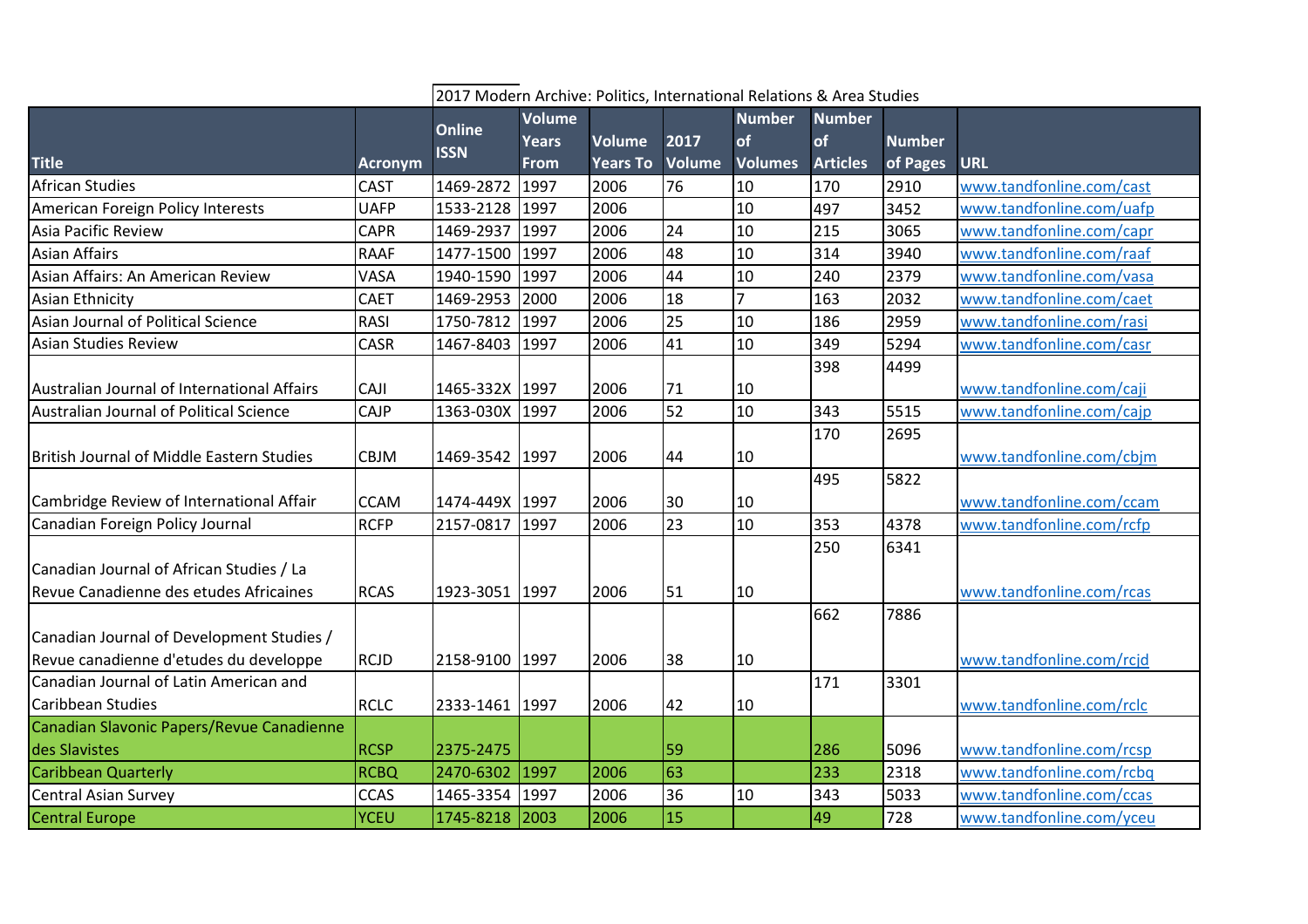| Chinese Law & Government                       | <b>MCLG</b> | 1944-7051      | 1997 | 2006 | 49              | 10 | 613 | 5683  | www.tandfonline.com/mclg |
|------------------------------------------------|-------------|----------------|------|------|-----------------|----|-----|-------|--------------------------|
| Citizenship Studies                            | <b>CCST</b> | 1469-3593      | 1997 | 2006 | $\overline{21}$ | 10 | 263 | 4448  | www.tandfonline.com/ccst |
| Comparative American Studies An                |             |                |      |      |                 |    |     |       |                          |
| International Journal                          | <b>YCAS</b> | 1741-2676      | 2003 | 2006 | 15              |    | 143 | 2026  | www.tandfonline.com/ycas |
| Congress & the Presidency: A Journal of        |             |                |      |      |                 |    | 149 | 2125  |                          |
| <b>Capital Studies</b>                         | <b>UCTP</b> | 1944-1053 1997 |      | 2006 | 44              | 10 |     |       | www.tandfonline.com/uctp |
|                                                |             |                |      |      |                 |    | 480 | 4633  |                          |
| Contemporary French & Francophone Studies GSIT |             | 1740-9306 1997 |      | 2006 | 21              | 10 |     |       | www.tandfonline.com/gsit |
| <b>Contemporary Politics</b>                   | <b>CCPO</b> | 1469-3631      | 1997 | 2006 | 23              | 10 | 316 | 3452  | www.tandfonline.com/ccpo |
| <b>Contemporary South Asia</b>                 | <b>CCSA</b> | 1469-364X      | 1997 | 2006 | 25              | 10 | 297 | 4212  | www.tandfonline.com/ccsa |
| <b>Critical Asian Studies</b>                  | <b>RCRA</b> | 1472-6033      | 2001 | 2006 | 49              | 6  | 201 | 3813  | www.tandfonline.com/rcra |
| <b>Critical Review</b>                         | <b>RCRI</b> | 1933-8007      | 1997 | 2006 | 29              | 10 | 233 | 4093  | www.tandfonline.com/rcri |
| Critical Review of International Social &      |             |                |      |      |                 |    | 338 | 5576  |                          |
| <b>Political Philosophy</b>                    | <b>FCRI</b> | 1743-8772 1998 |      | 2006 | 20              | 9  |     |       | www.tandfonline.com/fcri |
| Critique: Journal of Socialist Theory          | <b>RCSO</b> | 1748-8605      | 1997 | 2006 | 45              | 10 | 139 | 2216  | www.tandfonline.com/rcso |
| Debatte: Journal of Contemporary Central &     |             |                |      |      |                 |    | 204 | 2353  |                          |
| Eastern Europe                                 | <b>CDEB</b> | 1469-3712 1997 |      | 2006 | 25              | 10 |     |       | www.tandfonline.com/cdeb |
| Democratization                                | <b>FDEM</b> | 1743-890X      | 1997 | 2006 | 24              | 10 | 470 | 9158  | www.tandfonline.com/fdem |
| Development in Practice                        | <b>CDIP</b> | 1364-9213      | 1997 | 2006 | 27              | 10 | 711 | 6494  | www.tandfonline.com/cdip |
| Development Southern Africa                    | <b>CDSA</b> | 1470-3637      | 1997 | 2006 | 34              | 10 | 481 | 7274  | www.tandfonline.com/cdsa |
| Diplomacy & Statecraft                         | <b>FDPS</b> | 1557-301X      | 1997 | 2006 | 28              | 10 | 419 | 8324  | www.tandfonline.com/fdps |
| <b>East European Politics</b>                  | <b>FJCS</b> | 2159-9173      | 1997 | 2006 | 33              | 10 | 302 | 5373  | www.tandfonline.com/fjcs |
| <b>Environmental Politics</b>                  | <b>FENP</b> | 1743-8934      | 1997 | 2006 | 26              | 10 | 558 | 8329  | www.tandfonline.com/fenp |
| Ethnopolitics                                  | <b>RENO</b> | 1744-9065      | 2001 | 2006 | 16              | l6 | 150 | 2021  | www.tandfonline.com/reno |
| Europe-Asia Studies                            | <b>CEAS</b> | 1465-3427      | 1997 | 2006 | 69              | 10 | 819 | 13345 | www.tandfonline.com/ceas |
| Forum for Development Studies                  | <b>SFDS</b> | 1891-1765      | 1997 | 2006 | 44              | 10 | 317 | 3907  | www.tandfonline.com/sfds |
| Gender and Development                         | <b>CGDE</b> | 1364-9221      | 1997 | 2006 | 25              | 10 | 340 | 3032  | www.tandfonline.com/cgde |
| Geopolitics                                    | <b>FGEO</b> | 1557-3028      | 1997 | 2006 | $\overline{22}$ | 10 | 360 | 6275  | www.tandfonline.com/fgeo |
| <b>German Politics</b>                         | <b>FGRP</b> | 1743-8993      | 1997 | 2006 | 26              | 10 | 358 | 6147  | www.tandfonline.com/fgrp |
| <b>Global Society</b>                          | CGSJ        | 1469-798X      | 1997 | 2006 | 31              | 10 | 293 | 4482  | www.tandfonline.com/cgsj |
| Globalizations                                 | <b>RGLO</b> | 1474-774X      | 2004 | 2006 | 14              | l3 | 110 | 1290  | www.tandfonline.com/rglo |
| Hispanic Research Journal (Iberian and Latin   |             |                |      |      |                 |    |     |       |                          |
| <b>American Studies)</b>                       | <b>YHRJ</b> | 1745-820X 2000 |      | 2006 | 18              |    | 231 | 2168  | www.tandfonline.com/yhrj |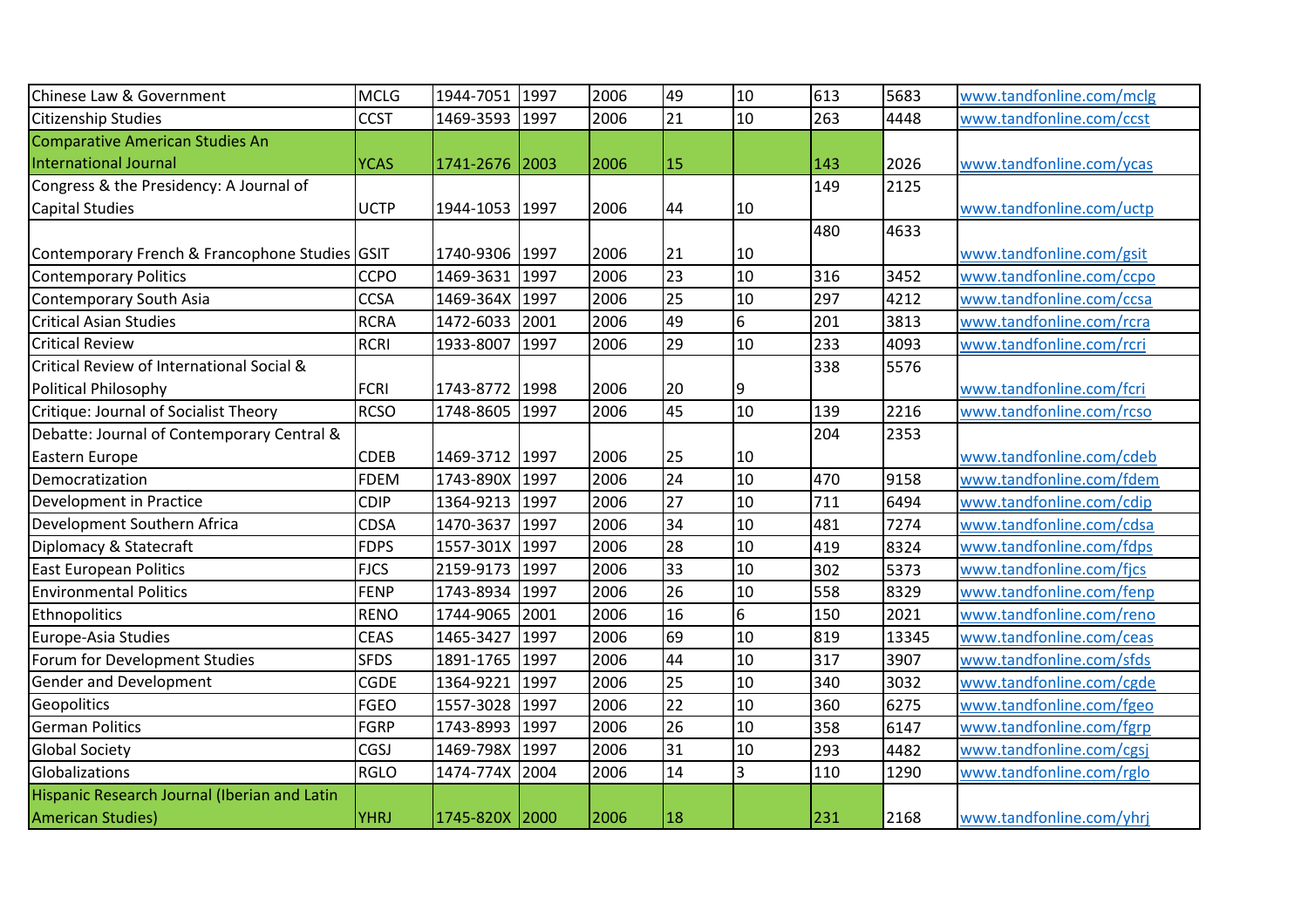| India Review                                 | <b>FIND</b> | 1557-3036      | 2002 | 2006 | 16 | 5              | 124 | 2414 | www.tandfonline.com/find |
|----------------------------------------------|-------------|----------------|------|------|----|----------------|-----|------|--------------------------|
| Indonesia and the Malay World                | <b>CIMW</b> | 1469-8382      | 1997 | 2006 | 45 | 10             | 196 | 3083 | www.tandfonline.com/cimw |
|                                              |             |                |      |      |    |                | 302 | 4273 |                          |
| International Feminist Journal of Politics   | <b>RFJP</b> | 1468-4470 1999 |      | 2006 | 19 | 8              |     |      | www.tandfonline.com/rfjp |
| International Interactions                   | <b>GINI</b> | 1547-7444      | 1997 | 2006 | 43 | 10             | 189 | 4252 | www.tandfonline.com/gini |
|                                              |             |                |      |      |    |                | 188 | 3380 |                          |
| International Journal of Political Economy   | <b>MIJP</b> | 1558-0970 2001 |      | 2006 | 46 | 6              |     |      | www.tandfonline.com/mijp |
| International Journal of African Renaissance |             |                |      |      |    |                | 25  | 365  |                          |
| <b>Studies</b>                               | <b>RARS</b> | 1753-7274 2006 |      | 2006 | 12 |                |     |      | www.tandfonline.com/rars |
| International Spectator                      | <b>RSPE</b> | 1751-9721      | 1997 | 2006 | 52 | 10             | 493 | 4672 | www.tandfonline.com/rspe |
| <b>Iranian Studies</b>                       | <b>CIST</b> | 1475-4819      | 1997 | 2006 | 50 | 10             | 293 | 5505 | www.tandfonline.com/cist |
| <b>Irish Political Studies</b>               | <b>FIPS</b> | 1743-9078      | 1997 | 2006 | 32 | 10             | 168 | 3262 | www.tandfonline.com/fips |
| <b>Irish Studies Review</b>                  | <b>CISR</b> | 1469-9303      | 1997 | 2006 | 25 | 10             | 277 | 3842 | www.tandfonline.com/cisr |
| Islam and Christian-Muslim Relations         | <b>CICM</b> | 1469-9311      | 1997 | 2006 | 28 | 10             | 324 | 4298 | www.tandfonline.com/cicm |
| <b>Israel Affairs</b>                        | <b>FISA</b> | 1743-9086      | 1997 | 2006 | 23 | 10             | 410 | 7237 | www.tandfonline.com/fisa |
| <b>Italian Culture</b>                       | <b>YITC</b> | 1559-0909      | 1997 | 2006 | 35 |                | 179 | 2928 | www.tandfonline.com/yitc |
| <b>Italian Studies</b>                       | <b>YITS</b> | 1748-6181      | 1997 | 2006 | 72 |                | 131 | 2226 | www.tandfonline.com/vits |
| Japan Forum                                  | <b>RJFO</b> | 1469-932X      | 1997 | 2006 | 29 | 10             | 240 | 3641 | www.tandfonline.com/rjfo |
| Japanese Studies                             | <b>CJST</b> | 1469-9338      | 1997 | 2006 | 37 | 10             | 243 | 3147 | www.tandfonline.com/cjst |
| Journal of African Cultural Studies          | <b>CJAC</b> | 1469-9346      | 1997 | 2006 | 29 | 10             | 129 | 2029 | www.tandfonline.com/cjac |
|                                              |             |                |      |      |    |                | 186 | 2357 |                          |
| Journal of Balkan and Near Eastern Studies   | <b>CJSB</b> | 1944-8961      | 1999 | 2006 | 19 | 8              |     |      | www.tandfonline.com/cjsb |
| Journal of Baltic Studies                    | <b>RBAL</b> | 1751-7877      | 1997 | 2006 | 48 | 10             | 283 | 4325 | www.tandfonline.com/rbal |
| Journal of Civil Society                     | <b>RCIS</b> | 1744-8697      | 2005 | 2006 | 13 | $\overline{2}$ | 50  | 541  | www.tandfonline.com/rcis |
| Journal of Commonwealth & Comparative        |             |                |      |      |    |                | 233 | 4544 |                          |
| Politics                                     | <b>FCCP</b> | 1743-9094 1997 |      | 2006 | 55 | 10             |     |      | www.tandfonline.com/fccp |
|                                              |             |                |      |      |    |                | 96  | 1545 |                          |
| Journal of Comparative Asian Development     | <b>RCAD</b> | 2150-5403      | 2002 | 2006 | 16 | 5              |     |      | www.tandfonline.com/rcad |
| Journal of Comparative Policy Analysis       | <b>FCPA</b> | 1572-5448      | 1998 | 2006 | 19 | l9             | 167 | 2621 | www.tandfonline.com/fcpa |
|                                              |             |                |      |      |    |                | 205 | 3602 |                          |
| Journal of Contemporary African Studies      | <b>CJCA</b> | 1469-9397      | 1997 | 2006 | 35 | 10             |     |      | www.tandfonline.com/cjca |
| Journal of Contemporary Asia                 | <b>RJOC</b> | 1752-7554      | 1997 | 2006 | 47 | 10             | 337 | 5642 | www.tandfonline.com/rjoc |
| Journal of Contemporary China                | <b>CJCC</b> | 1469-9400 1997 |      | 2006 | 26 | 10             | 379 | 6596 | www.tandfonline.com/cjcc |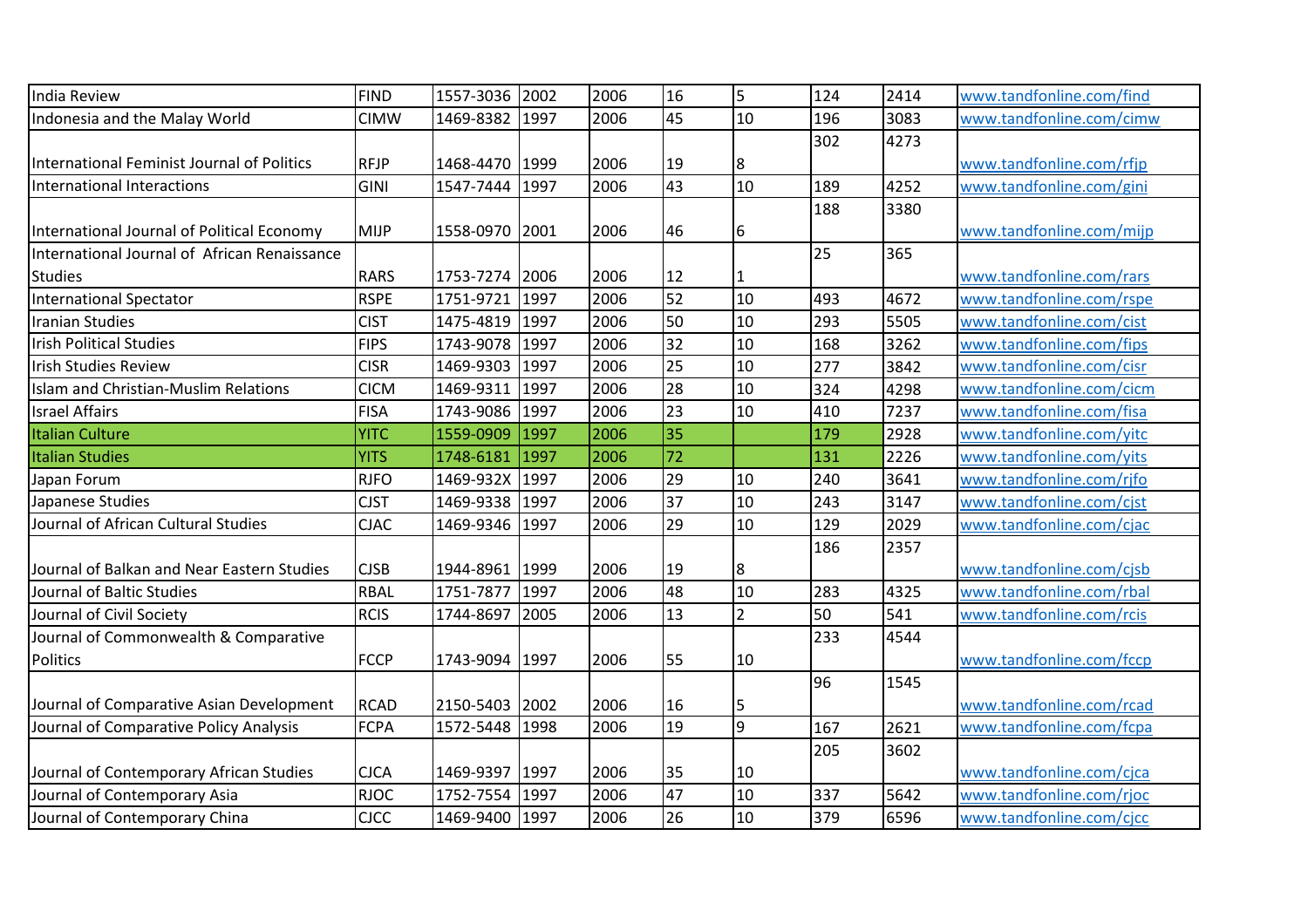|                                               |             |                |      |      |                 |                         | 210 | 3416  |                          |
|-----------------------------------------------|-------------|----------------|------|------|-----------------|-------------------------|-----|-------|--------------------------|
| Journal of Contemporary European Studies      | <b>CJEA</b> | 1478-2790 1997 |      | 2006 | 25              | 10                      |     |       | www.tandfonline.com/cjea |
| Journal of Development Studies                | <b>FJDS</b> | 1743-9140 1997 |      | 2006 | 53              | 10                      | 563 | 11531 | www.tandfonline.com/fids |
| Journal of Elections, Public Opinion and      |             |                |      |      |                 |                         | 159 | 2962  |                          |
| Parties                                       | <b>FBEP</b> | 1745-7297 1997 |      | 2006 | 27              | 10                      |     |       | www.tandfonline.com/fbep |
| Journal of European Integration               | <b>GEUI</b> | 1477-2280      | 1997 | 2006 | 39              | 10                      | 186 | 3551  | www.tandfonline.com/geui |
| Journal of European Public Policy             | <b>RJPP</b> | 1466-4429      | 1997 | 2006 | 24              | 10                      | 561 | 9678  | www.tandfonline.com/rjpp |
| Journal of Genocide Research                  | <b>CJGR</b> | 1469-9494 1999 |      | 2006 | 19              | 8                       | 335 | 4169  | www.tandfonline.com/cjgr |
| Journal of Human Development and              |             |                |      |      |                 |                         | 162 | 2558  |                          |
| Capabilities                                  | <b>CJHD</b> | 1945-2837      | 2000 | 2006 | 18              |                         |     |       | www.tandfonline.com/cjhd |
| Journal of Human Rights                       | <b>CJHR</b> | 1475-4843      | 2002 | 2006 | 16              | 5                       | 209 | 2667  | www.tandfonline.com/cjhr |
|                                               |             |                |      |      |                 |                         | 68  | 1098  |                          |
| Journal Of Information Technology & Politics  | <b>WITP</b> | 1933-169X 2004 |      | 2006 | 14              | 3                       |     |       | www.tandfonline.com/witp |
| Journal of Intelligence History               | <b>RJIH</b> | 2169-5601      | 2001 | 2006 | 16              | 6                       | 95  | 1313  | www.tandfonline.com/rjih |
| Journal of Legislative Studies                | <b>FJLS</b> | 1743-9337 1997 |      | 2006 | 23              | 10                      | 352 | 6009  | www.tandfonline.com/fjls |
| Journal of Modern Italian Studies             | <b>RMIS</b> | 1469-9583      | 1997 | 2006 | 22              | 10                      | 329 | 4727  | www.tandfonline.com/rmis |
| Journal of Muslim Minority Affairs            | <b>CJMM</b> | 1469-9591      | 1997 | 2006 | $\overline{37}$ | 10                      | 327 | 3944  | www.tandfonline.com/cjmm |
| Journal of North African Studies              | <b>FNAS</b> | 1743-9345      | 1997 | 2006 | 22              | 10                      | 341 | 5469  | www.tandfonline.com/fnas |
|                                               |             |                |      |      |                 |                         | 73  | 761   |                          |
| Journal of Peacebuilding & Development        | <b>RJPD</b> | 2165-7440 2002 |      | 2006 | 12              | 5                       |     |       | www.tandfonline.com/rjpd |
| Journal of Peasant Studies                    | <b>FJPS</b> | 1743-9361      | 1997 | 2006 | 44              | 10                      | 278 | 6722  | www.tandfonline.com/fjps |
| Journal of Policing, Intelligence and Counter |             |                |      |      |                 |                         | 11  | 97    |                          |
| Terrorism                                     | <b>RPIC</b> | 2159-5364 2006 |      | 2006 | 12              |                         |     |       | www.tandfonline.com/rpic |
| Journal of Political Ideologies               | <b>CJPI</b> | 1469-9613      | 1997 | 2006 | $\overline{22}$ | 10                      | 191 | 3415  | www.tandfonline.com/cjpi |
| Journal Of Political Marketing                | <b>WPLM</b> | 1537-7865 2002 |      | 2006 | 16              | 5                       | 137 | 2143  | www.tandfonline.com/wplm |
| Journal of Political Science Education        | <b>UPSE</b> | 1551-2177      | 2005 | 2006 | 13              | $\overline{2}$          | 54  | 730   | www.tandfonline.com/upse |
| Journal of Southeast European and Black Sea   |             |                |      |      |                 |                         | 234 | 3370  |                          |
| <b>Studies</b>                                | <b>FBSS</b> | 1743-9639 2001 |      | 2006 | 17              | 6                       |     |       | www.tandfonline.com/fbss |
| Journal of Southern African Studies           | <b>CJSS</b> | 1465-3893      | 1997 | 2006 | 43              | 10                      | 467 | 8355  | www.tandfonline.com/cjss |
| Journal of the Asia Pacific Economy           | <b>RJAP</b> | 1469-9648 1997 |      | 2006 | 22              | 10                      | 268 | 4318  | www.tandfonline.com/rjap |
| Journal of Transatlantic Studies              | <b>RJTS</b> | 1754-1018 2003 |      | 2006 | 15              | $\overline{\mathbf{4}}$ | 80  | 1230  | www.tandfonline.com/rjts |
| Journal Of Women, Politics & Policy           | <b>WWAP</b> | 1554-4788 1997 |      | 2006 | 38              | 10                      | 280 | 5094  | www.tandfonline.com/wwap |
| Justice System Journal                        | <b>UJSJ</b> | 2327-7556 2001 |      | 2006 | 38              | $6\phantom{.}6$         | 233 | 2843  | www.tandfonline.com/ujsj |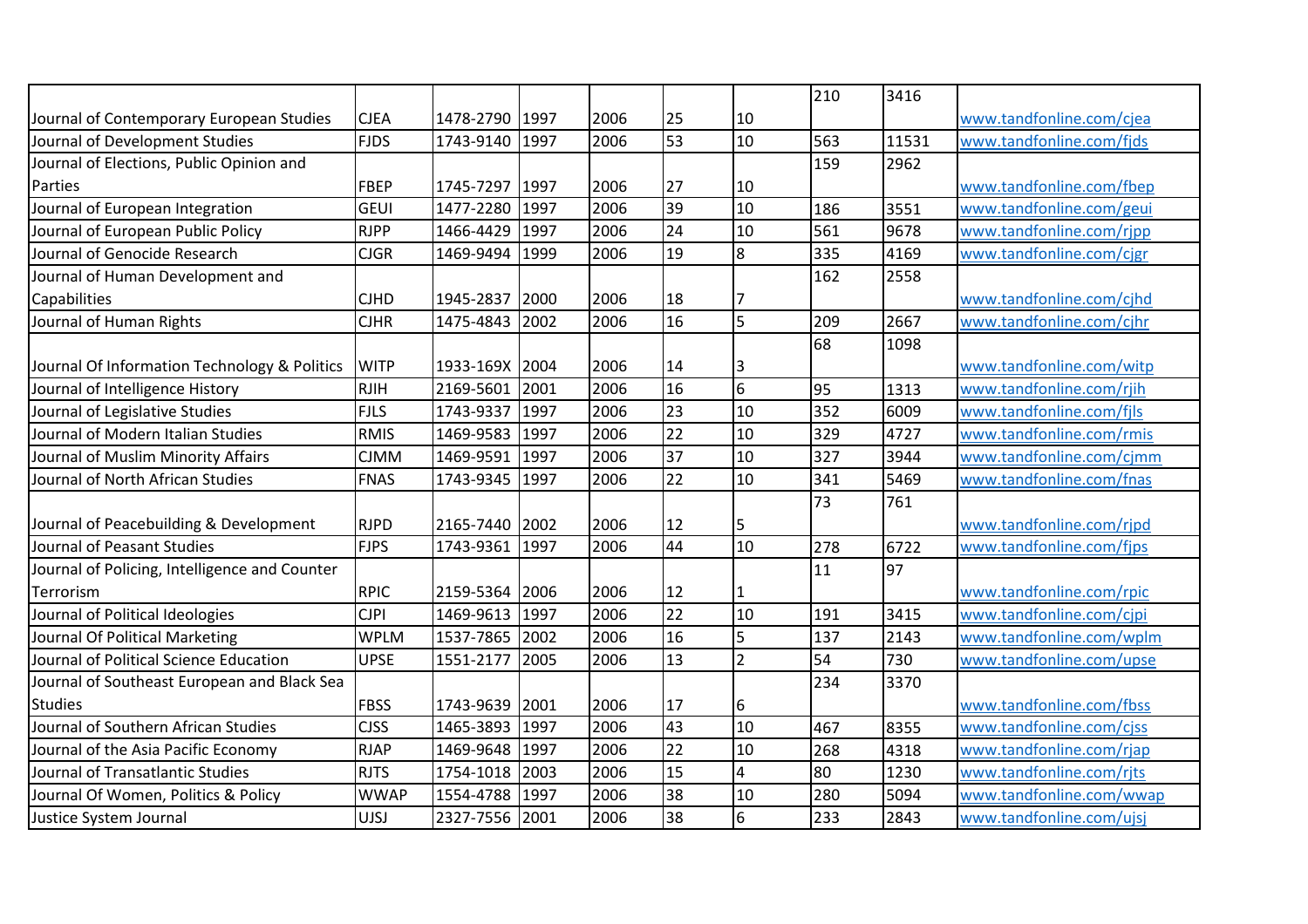| <b>Local Government Studies</b>                  | <b>FLGS</b> | 1743-9388      | 1997 | 2006 | 43              | 10                      | 414            | 5941 | www.tandfonline.com/flgs |
|--------------------------------------------------|-------------|----------------|------|------|-----------------|-------------------------|----------------|------|--------------------------|
| <b>Mediterranean Politics</b>                    | <b>FMED</b> | 1743-9418      | 1997 | 2006 | 22              | 10                      | 321            | 4922 | www.tandfonline.com/fmed |
| Middle East Critique                             | <b>CCRI</b> | 1943-6157 1997 |      | 2006 | 26              | 10                      | 197            | 2691 | www.tandfonline.com/ccri |
| Middle Eastern Literatures                       | CAME        | 1475-2638      | 1998 | 2006 | 20              | 9                       | 191            | 2617 | www.tandfonline.com/came |
| <b>Middle Eastern Studies</b>                    | <b>FMES</b> | 1743-7881      | 1997 | 2006 | 53              | 10                      | 513            | 9607 | www.tandfonline.com/fmes |
| Modern and Contemporary France                   | <b>CMCF</b> | 1469-9869      | 1997 | 2006 | $\overline{25}$ | 10                      | 469            | 5113 | www.tandfonline.com/cmcf |
| Nationalism & Ethnic Politics                    | <b>FNEP</b> | 1557-2986      | 1997 | 2006 | 23              | 10                      | 311            | 5864 | www.tandfonline.com/fnep |
| <b>Nationalities Papers</b>                      | <b>CNAP</b> | 1465-3923      | 1997 | 2006 | $\overline{45}$ | 10                      | 385            | 6821 | www.tandfonline.com/cnap |
| <b>New Political Economy</b>                     | <b>CNPE</b> | 1469-9923      | 1997 | 2006 | 22              | 10                      | 369            | 4908 | www.tandfonline.com/cnpe |
| <b>New Political Science</b>                     | <b>CNPS</b> | 1469-9931      | 1997 | 2006 | 39              | 10                      | 412            | 5278 | www.tandfonline.com/cnps |
| Nordic Journal of Human Rights                   | <b>RNHR</b> | 1891-814X      |      |      | 35              |                         | $\overline{0}$ | 0    | www.tandfonline.com/rnhr |
| <b>Oxford Development Studies</b>                | CODS        | 1469-9966      | 1997 | 2006 | 45              | 10                      | 236            | 4150 | www.tandfonline.com/cods |
|                                                  |             |                |      |      |                 |                         | 162            | 3104 |                          |
| Perspectives on European Politics and            |             |                |      |      |                 |                         |                |      |                          |
| Society: Journal of Intra-European Dialogue      | <b>RPEP</b> | 2374-5126 2000 |      | 2006 | 18              | 7                       |                |      | www.tandfonline.com/rpep |
| Perspectives on Political Science                | <b>VPPS</b> | 9999-0028 1997 |      | 2006 | 46              | 10                      | 238            | 2109 | www.tandfonline.com/vpps |
| Philippine Political Science Journal             | <b>RPSJ</b> | 2165-025X 1997 |      | 2006 | 38              | 10                      | 84             | 1552 | www.tandfonline.com/rpsj |
| <b>Policy Studies</b>                            | <b>CPOS</b> | 1470-1006      | 1997 | 2006 | 38              | 10                      | 192            | 2753 | www.tandfonline.com/cpos |
| <b>Political Communication</b>                   | <b>UPCP</b> | 1091-7675      | 1997 | 2006 | 34              | 10                      | 417            | 4990 | www.tandfonline.com/upcp |
| Politics, Religion & Ideology                    | <b>FTMP</b> | 2156-7697      | 2000 | 2006 | 18              | $\overline{7}$          | 198            | 3213 | www.tandfonline.com/ftmp |
| Politikon: South African Journal of Political    |             |                |      |      |                 |                         | 162            | 2581 |                          |
| <b>Studies</b>                                   | <b>CPSA</b> | 1470-1014 1997 |      | 2006 | 44              | 10                      |                |      | www.tandfonline.com/cpsa |
| <b>Post Soviet Affairs</b>                       | <b>RPSA</b> | 1938-2855 1997 |      | 2006 | 33              | 10                      | 146            | 3592 | www.tandfonline.com/rpsa |
| <b>Post-Communist Economies</b>                  | <b>CPCE</b> | 1465-3958      | 1997 | 2006 | 29              | 10                      | 285            | 5040 | www.tandfonline.com/cpce |
| Problems of Post-Communism                       | <b>MPPC</b> | 1557-783X      | 2004 | 2006 | 64              | $\overline{\mathbf{3}}$ | 459            | 3601 | www.tandfonline.com/mppc |
| <b>Public Integrity</b>                          | <b>MPIN</b> | 1558-0989      | 2004 | 2006 | 19              | $\overline{3}$          | 74             | 1034 | www.tandfonline.com/mpin |
| Regional & Federal Studies                       | <b>FRFS</b> | 1743-9434 1997 |      | 2006 | $\overline{27}$ | 10                      | 370            | 5897 | www.tandfonline.com/frfs |
| Religion, State & Society: the Keston            | <b>CRSS</b> | 1465-3974      | 1997 | 2006 | 45              | 10                      | 320            | 3574 | www.tandfonline.com/crss |
| Representation                                   | <b>RREP</b> | 1749-4001      | 1997 | 2006 | 53              | 10                      | 394            | 2725 | www.tandfonline.com/rrep |
| <b>Review of African Political Economy</b>       | <b>CREA</b> | 1740-1720      | 1997 | 2006 | 44              | 10                      | 583            | 6468 | www.tandfonline.com/crea |
|                                                  |             |                |      |      |                 |                         | 352            | 7821 |                          |
| <b>Review of International Political Economy</b> | <b>RRIP</b> | 1466-4526 1997 |      | 2006 | 24              | 10                      |                |      | www.tandfonline.com/rrip |
| <b>Russian Politics &amp; Law</b>                | <b>MRUP</b> | 1558-0962 1997 |      | 2006 | 55              | 10                      | 414            | 5460 | www.tandfonline.com/mrup |